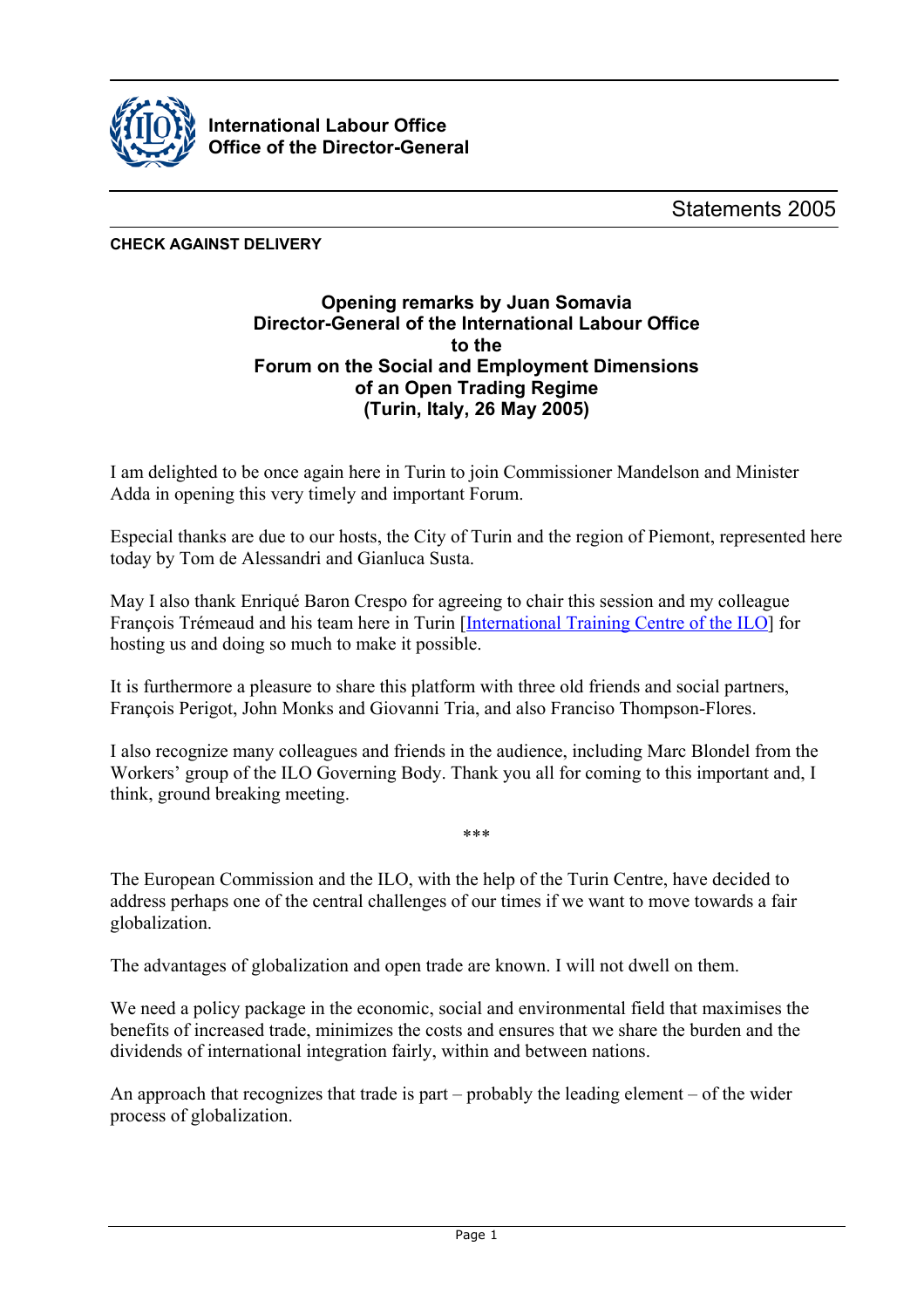And in this respect, people are uncertain, precarity has grown and the feeling that globalization is maybe not so good after all has grown enormously – beyond protestors in the street, and beyond Seattle and the EU Constitution.

People of course see some of the benefits as consumers, are worried as workers and are definitely reacting negatively as voters.

What the [World Commission on the Social Dimension of Globalization](http://www.ilo.org/public/english/fairglobalization/index.htm) made so evident was that people do not have an ideological view of globalization – they have a very practical view: how does it benefit me? And they are looking, to begin with, for decent jobs.

For many, the jobs they want are not there. They feel that increasingly the jobs available are precarious, uncertain, informal and of low quality.

Why is this happening? Let me give you some figures.

In 2004, a year of relatively robust growth in global output of 5 per cent, employment only expanded by 1.7 per cent and world unemployment fell by only 500,000.

This confirms a trend over the past years. Between 1991 and 2004, while global output grew by 55 per cent and the world's labour force increased by 24 per cent, employment only rose by 22.8 per cent. In consequence, recorded unemployment increased by 45 per cent and the longrunning trend towards increased informal economy employment continued.

The region from which I come, Latin America, we have seen in the last 25 years unemployment rise from around 7 per cent to between 10 and 11 per cent. The informal economy now accounts for just under half of all jobs whereas it was about a third in 1980. The number of workers paying social security contributions has slipped from over two thirds in 1980 to around 60 per cent today. And the purchasing power of minimum wages plummeted in the 1980s, and is still on average 10 per cent less now than their value in 1980.

These figures are not politically sustainable. The reality is that increased trade and foreign direct investment is not generating the employment intensive growth we need to keep up with the pace of growth of the world's labour force, let alone reduce unemployment and accelerate the rate of poverty reduction.

One of the most worrying aspects of this jobs' deficit is its impact on young people. The challenge will be greatest in the world's poorest regions, which also have the largest expected labour force growth. Sub-Saharan Africa is forecasted to have an increase in the youth workforce of 30 million, or about 28 per cent.

The failure to reach the Millennium Development Goals risks becoming yet another cause for frustration and anger. We are certainly letting down the Millennium generation.

The World Commission believed that the course we are on presently is not sustainable and saw making decent work a global goal as the main means of shaping a fair globalization. The ILO has taken this on board and we have built our plans for the next four years on the theme of making decent work a global goal.

This means that macroeconomic, financial, trade, investment and labour policies must converge making it an objective of policy-making, rather than a hoped for result.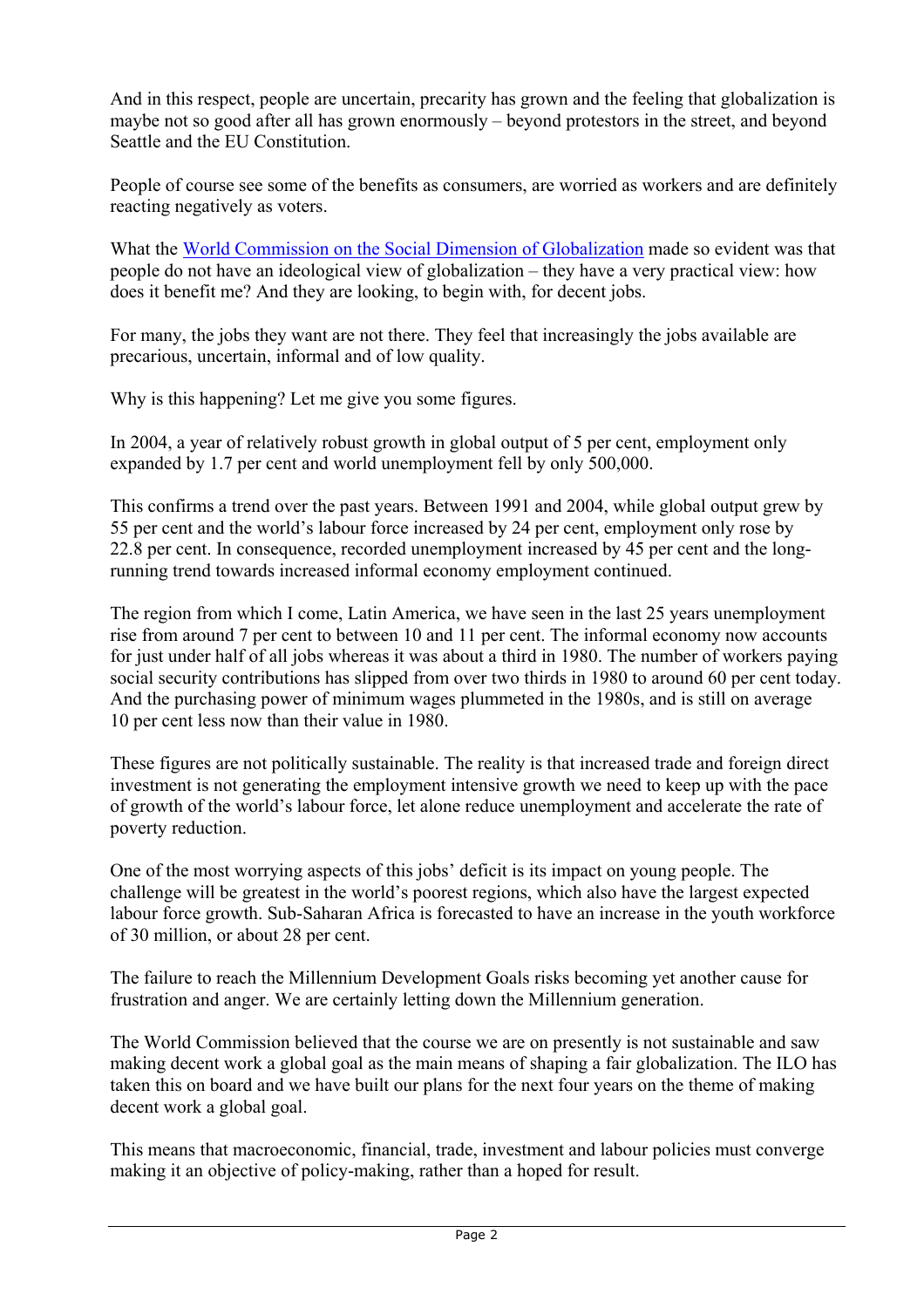So how do we move forward. Let me offer some suggestions.

**First**, let us tackle the structural problems of moving towards more sustainable growth. We need to increase the amount of employment growth we get from investment and output growth. We need better investment policies to do this that focus more on the enormous job creating potential of small enterprises.

And we need to ensure that the nearly three billion people living on \$2 a day or less get a major boost to their consuming power. They are the market of the future. Dramatically reducing poverty is not a matter of charity it is the only sustainable way to generate global growth.

We must handle change at work in the sectors exposed to international competition more efficiently.

One of the biggest mistakes of the Washington Consensus was to promote drastic structural adjustment without the corresponding social protection measures. For many developing countries it was pure pain for the majority. This is valid for developed countries as well as developing countries. But the limited means of many developing countries makes this a key issue for international development cooperation.

**Second**, many women and men see their working life directly affected by international trade and investment, whether it be subsidies for cotton production that ruins farmers in West Africa, or a massive restructuring of garment production systems consequent on the phasing out of the old Multifibre Arrangement (MFA) export quotas, or the de-localization of production towards developing or Eastern European countries within a multinational company, or the volatility of orders down the international subcontracting chains which is creating a "just-in-time" workforce which may suit the big buyers but plays havoc with emerging businesses and workers' family responsibilities.

**Third**, I am particularly concerned by the expansion in the number of export processing zones. I think they exemplify the problem of failing to think through how to maximise the benefits of trade while reducing the downside risks.

The concept itself is doubtful, yet many developing countries have been pressured to create these zones as a way of getting into the export of manufactured goods and to create jobs.

But, there is much tax competition with other developing countries and fiscal costs: are they worth it? There is also documented labour abuse where zone authorities turn a blind eye to the flouting of labour laws with impunity. And the end result is often an enclave with few connections into national development where little value is added and even less stays in the host country.

There are many successful free zones but I am certain that, even there, for the same foreign and national investments involved, better policies could yield much more benefits.

From the point of view of developing countries, and I think from a global perspective too, we need to increase South-South cooperation so as to create an environment in which the zones can move up the value added chain, build stronger linkages with the local economy and wean themselves of unnecessary tax breaks and unacceptable labour abuse.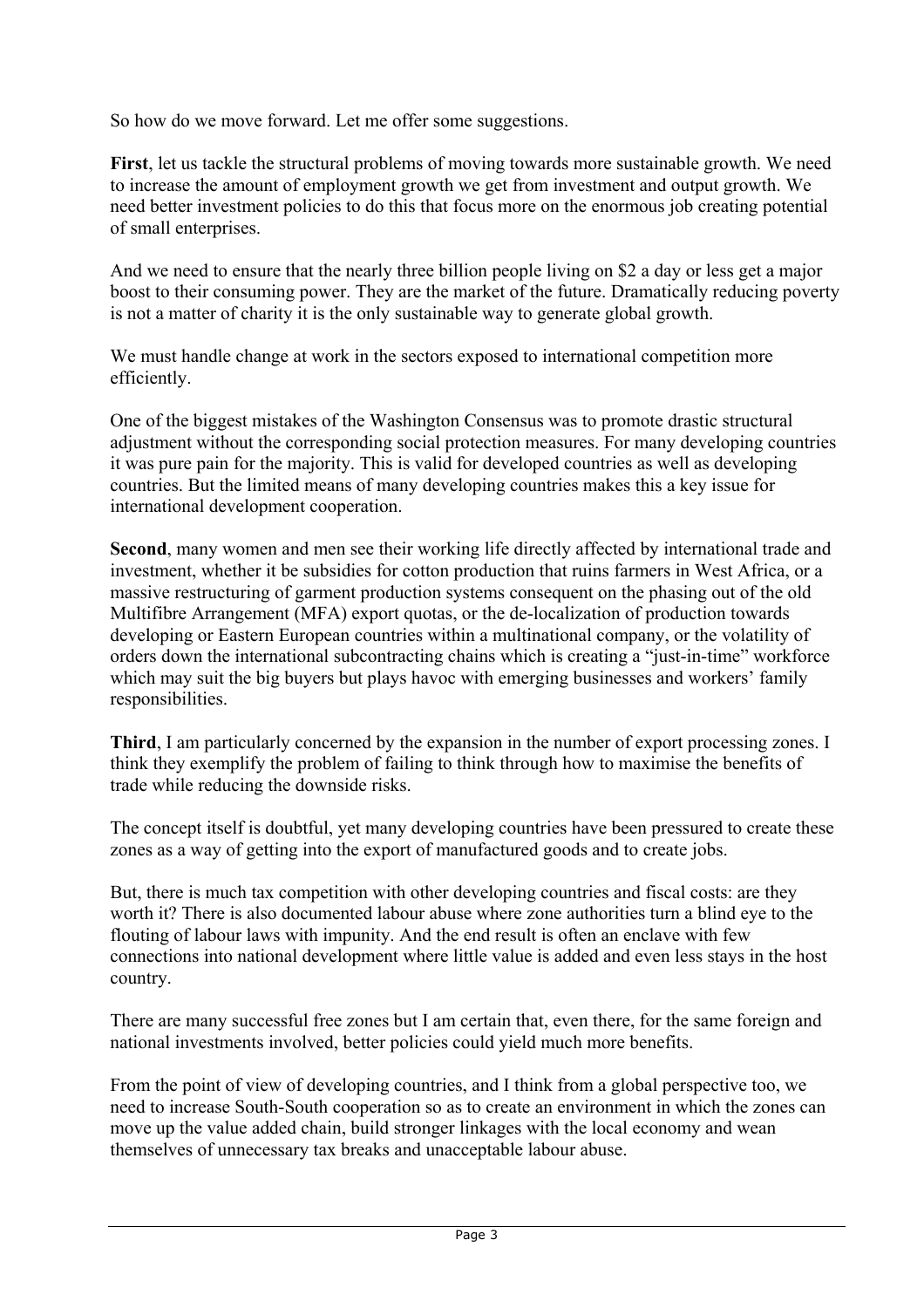I stress the South-South cooperation because in this fiercely competitive end of the global production system, countries need to work collaboratively to escape the trap of low productivity, low quality, low wages, low development return and adverse external conditionalities.

**Fourth**, capacity building. Let me quickly mention some areas. Active labour market policies, development of employers' and workers' organizations, promotion of the ILO practice and culture of social dialogue, stronger labour and social ministries, effective labour inspection systems, and conflict resolution practices as an appropriate method of implementing labour clauses in trade agreements.

Cooperation between the ILO and the European Commission on these and other trade-related matters is rooted in the shared values of both institutions. In many ways, the European Union (EU) is a success story in implementing many of the ILO's Conventions and policy outlooks.

Since even before the signing of the Treaty of Rome, in the days of the Iron and Steel Community, Europe has recognized that integration on the trade front needed to be supported by social solidarity organized across frontiers. Today's EU structural and regional funds are the practical heritage of a vision born in the era of post-war reconstruction.

And in the sphere of development cooperation, the EU and many of its member states are way out in front in terms of the size of their development cooperation budgets and their prioritization of poverty reduction.

I applaud the decision of the EU Development Ministers this week to substantially increase official development assistance (ODA) by 2010 so that they will hit the 0.7 per cent of gross domestic product (GDP) target by 2015.

In that context, I think that the EU together with others could do more to focus its aid on the four dimensions of the decent work agenda – employment, rights, social protection and dialogue. We have an ambitious cooperation agreement with the Commission designed to do just that. An important part of our work together is the social and employment dimensions of open trade regime. And I welcome the close collaboration on this with Commissioner Mandelson.

We need a positive agenda for generating decent work – work in conditions where fundamental rights are respected, where the basics of social protection are being constructed, where working people have a voice in the decisions that affect their lives and where businesses especially smaller enterprises have an environment in which to grow and increase employment.

The international community must support governments, like Ghana, so well represented by Minister Adda, which have expanded their efforts to build a job creation capacity.

We at the ILO are developing the mechanism of decent work country programmes as a means of supporting this capacity development. Ghana is a test bed for this integrated thinking.

The work that we are developing with the EU on measuring the impact of policy changes, particularly in the trade field on decent work opportunities and in enhancing the capacity of government and the social partners to construct the policy responses, is of vital importance. It is pioneering and potentially could lead to a real breakthrough towards more coherent policymaking.